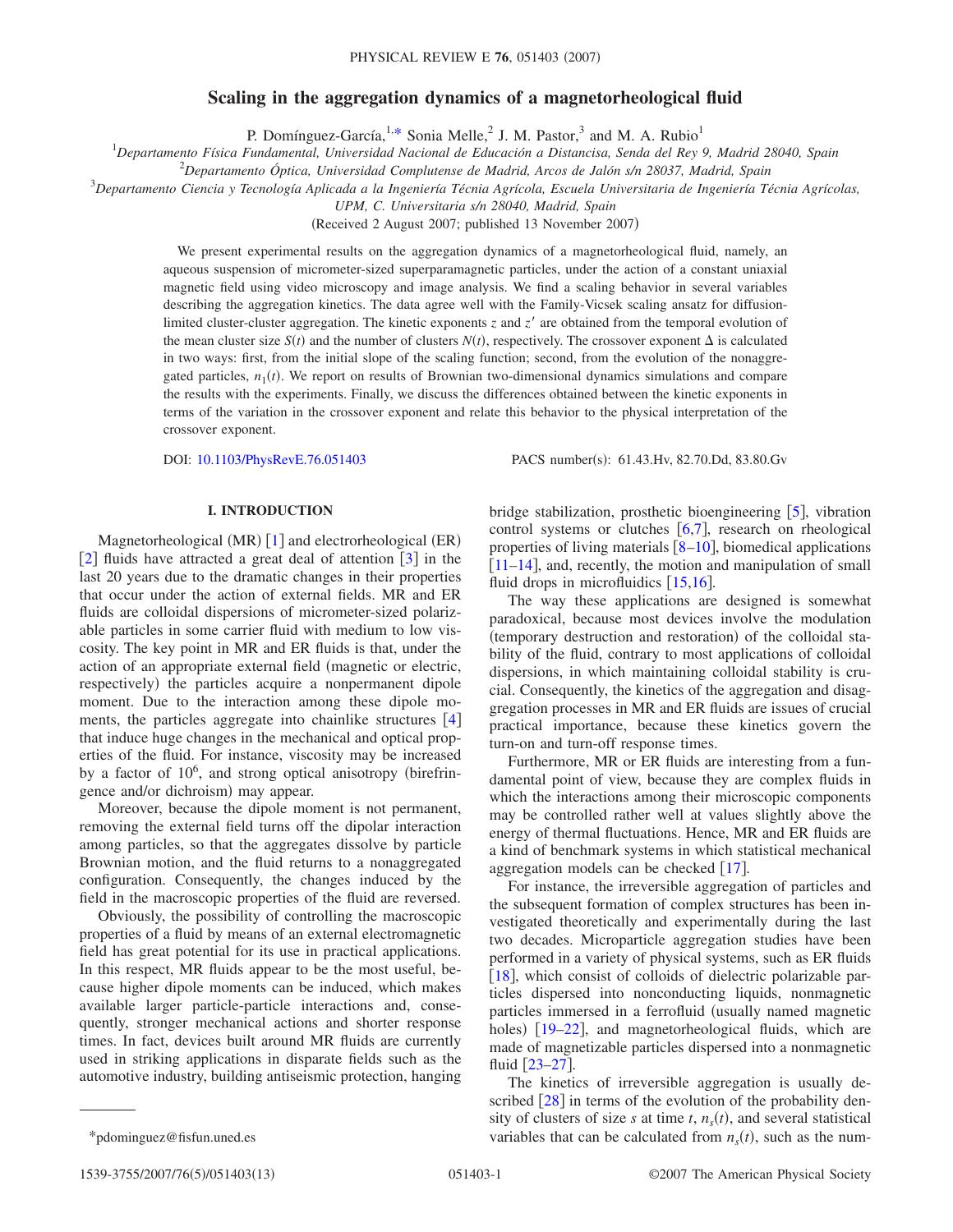ber of clusters present at time  $t$ ,  $N(t)$ , or the average cluster length  $S(t)$ . The interesting point is that experiments and numerical simulations show that the evolution of these variables displays power-law behavior, namely,  $S(t) \sim t^z$ ,  $N(t)$  $\sim t^{-z'}$ , and  $n_1(t) \sim t^{-\omega}$ . The values of these exponents are supposed to be characteristic of the aggregation process.

The success of the Witten-Sander model  $[17,29]$  $[17,29]$  $[17,29]$  $[17,29]$  [labeled hereafter as the diffusion-limited aggregation (DLA) model] in reproducing the morphology of aggregates formed by isolated particles that diffuse and aggregate into a single cluster has led to the development of models for the cluster-cluster aggregation problem along similar line. In this spirit, several models have been developed  $\lceil 17 \rceil$  $\lceil 17 \rceil$  $\lceil 17 \rceil$ , in which particles diffuse to aggregate into clusters that in turn diffuse and aggregate into larger clusters. Most of these models are designed so that they may be implemented in Monte Carlo simulations with different aggregation and/or diffusion rules.

The very first formulations were focused on isotropic cluster-cluster aggregation with both mass-independent and -dependent diffusion coefficients and, most of them, dealing with the fractal dimension of the aggregates  $\left[30,31\right]$  $\left[30,31\right]$  $\left[30,31\right]$  $\left[30,31\right]$ . Simulations of isotropic cluster-cluster aggregation with massindependent diffusion  $[28]$  $[28]$  $[28]$  allowed the definition of a scaling relationship for the cluster size distribution function:

$$
n_s \sim t^{-\omega} s^{-\tau} f(s/t^z), \qquad (1)
$$

<span id="page-1-1"></span>with  $f(x) \sim 1$  for  $x \ll 1$  and  $f(x) \ll 1$  for  $x \gg 1$ . This scaling relationship may also be cast in the form

$$
n_s \sim s^{-2} g(s/S(t)),\tag{2}
$$

<span id="page-1-0"></span>where  $g(x) \sim x^{\Delta}$  for  $x \ll 1$  and  $f(x) \ll 1$  for  $x \gg 1$ . The exponent  $\Delta$  is called the crossover exponent and is very relevant in this work.

In this formulation, the characteristic exponents depend on model details such as the mass dependence of the diffusion coefficient  $\lceil 32 \rceil$  $\lceil 32 \rceil$  $\lceil 32 \rceil$ . In this spirit, Miyazima and co-workers proposed a model considering oriented anisotropic particles aggregating into rodlike clusters with a mass-dependent diffusion coefficient, namely,  $D(s) \sim s^{\gamma}$ , where the parameter  $\gamma$ is called the diffusion exponent  $(\gamma=0$  means massindependent diffusion). It was found that the scaling form Eq. ([2](#page-1-0)) did hold for this anisotropic diffusion aggregation model, with kinetic exponent  $z' = z = 1/(1 - \gamma)$  provided that the space dimensionality  $d \ge 2$ . For the case of a diffusion coefficient inversely proportional to cluster size  $(\gamma = -1)$ , we have  $z=1/2$ , which is close to the experimental values reported for aggregation of dielectric colloids,  $z \sim 0.6$  [[18](#page-12-14)]. A later modification of the model  $\left[33\right]$  $\left[33\right]$  $\left[33\right]$  to include hydrodynamic interaction effects through the diffusion coefficient, namely,  $D(s) = D_0(\ln s) / s$ , gave a different functional dependence of the average cluster size with the following form:

$$
S(t) \sim [t \ln S(t)]^{\xi}, \tag{3}
$$

<span id="page-1-3"></span>with the exponent  $\xi$  depending on the dimensionality of the system. For systems with  $d \ge 2$ ,  $\xi = 0.5$ . A cross check with numerical Monte Carlo simulations yielded  $\xi \approx 0.51$ , while the effective value of *z* was  $z \approx 0.61$ , in good agreement with the experimental value  $[18]$  $[18]$  $[18]$ .

Coming back to the experimental studies, there are many experiments dealing with the rheology and properties of MR fluids [[34](#page-12-25)]. However, their aggregation kinetics is still not well understood. The literature concerning experimental kinetic exponents in the case of magnetic interaction between particles has been thoroughly reviewed in Ref.  $[22]$  $[22]$  $[22]$ . For the sake of completeness, we will briefly summarize here the main experimental results, obtained by video-microscopy techniques unless otherwise specified.

Let us first state that it is usual to classify the experimental data according to the values of two control parameters: the volume fraction  $\phi$  of particles in the suspension, and the ratio between the magnetic interparticle interaction energy and the thermal energy,  $\lambda$ , defined as

$$
\lambda = \frac{W_m}{k_B T} = \frac{\mu_0 m^2}{16 \pi a^3 k_B T},
$$
\n(4)

<span id="page-1-2"></span>where  $\mu_0$  is the vacuum magnetic permeability, *m* the magnetic moment of the particle, *a* the radius of the particle,  $k_B$ the Boltzmann constant, and *T* the temperature.

In Ref.  $[20]$  $[20]$  $[20]$ , the aggregation of sulfonated polystyrene particles with 30 wt % content of iron oxide (located in a thin outer shell) in water was studied. The  $3.6$ - $\mu$ m-diameter particles were enclosed between glass spacers placed 5  $\mu$ m apart. The value obtained for the growth exponent was *z* =1.7 at  $\lambda$ =1360 and  $\phi \sim 0.1$ . Investigations [[35](#page-12-27)[,36](#page-12-28)] of the aggregation kinetics of paramagnetic nanoparticles (~11 nm diameter) at  $\lambda$ =4.6 and  $\phi$ =0.021 yielded exponent values of  $z \sim 0.79$  and  $z' \sim 0.67$ .

The aggregation kinetics of superparamagnetic microparticles, made of magnetite grains randomly dispersed in a polymer matrix, has been studied too  $[23,24,26]$  $[23,24,26]$  $[23,24,26]$  $[23,24,26]$  $[23,24,26]$ . In Ref. [[24](#page-12-29)], the aggregation of 1.5- $\mu$ m-diameter particles with 62 wt % iron oxide content was studied and gave  $z' = 0.5$ , with z' being constant in the range  $10 \le \lambda \le 100$  and 0.005  $\leq \phi_{2D} \leq 0.026$ , while *z* varies so that  $0.37 \leq z \leq 0.60$ . Conversely, in Ref.  $[26]$  $[26]$  $[26]$ , studies of 0.6- $\mu$ m-diameter particles with 27 wt % iron oxide content were reported. The authors found a possible dependence of *z* on the dipolar interaction strength  $\lambda$ , with  $0.45 \le z \le 0.75$  (using  $\lambda = 8.6$ , 19, and 34 and  $2 \times 10^{-4} \leq \phi \leq 2 \times 10^{-3}$ ).

Later, Sohn  $\lceil 37 \rceil$  $\lceil 37 \rceil$  $\lceil 37 \rceil$ , working with particles very similar to those used in Ref.  $[24]$  $[24]$  $[24]$  (0.8- $\mu$ m-diameter particles with 68 wt % iron oxide content), obtained  $z \sim 1$  for  $3 \le \lambda \le 30$  and  $0.02 \le \phi \le 0.06$ . However, the value calculated for *z* may suffer from insufficient temporal sampling.

Light scattering techniques have also been used in this field. For instance, Martin *et al.* [[38](#page-12-32)] studied the aggregation kinetics of an electrorheological fluid made of  $0.7$ - $\mu$ m-diameter silica particles dispersed in an organic solvent, by means of small-angle light scattering. At  $\lambda \sim 10^4$ and high volume fraction  $\sim$ 11 wt %, a value  $z=0.4$  was obtained.

Scattering dichroism studies on magnetorheological fluids similar to those used in Refs.  $[24,26,37]$  $[24,26,37]$  $[24,26,37]$  $[24,26,37]$  $[24,26,37]$  have also been performed  $\lceil 27 \rceil$  $\lceil 27 \rceil$  $\lceil 27 \rceil$ . Provided that lateral aggregation does not occur, the dichroism value can be related  $[27]$  $[27]$  $[27]$  to the number of aggregated particles  $N_a$ , and a temporal power law was found, such as  $N_a \sim t^{\beta}$  with  $\beta = 0.44$ , at low volume fractions.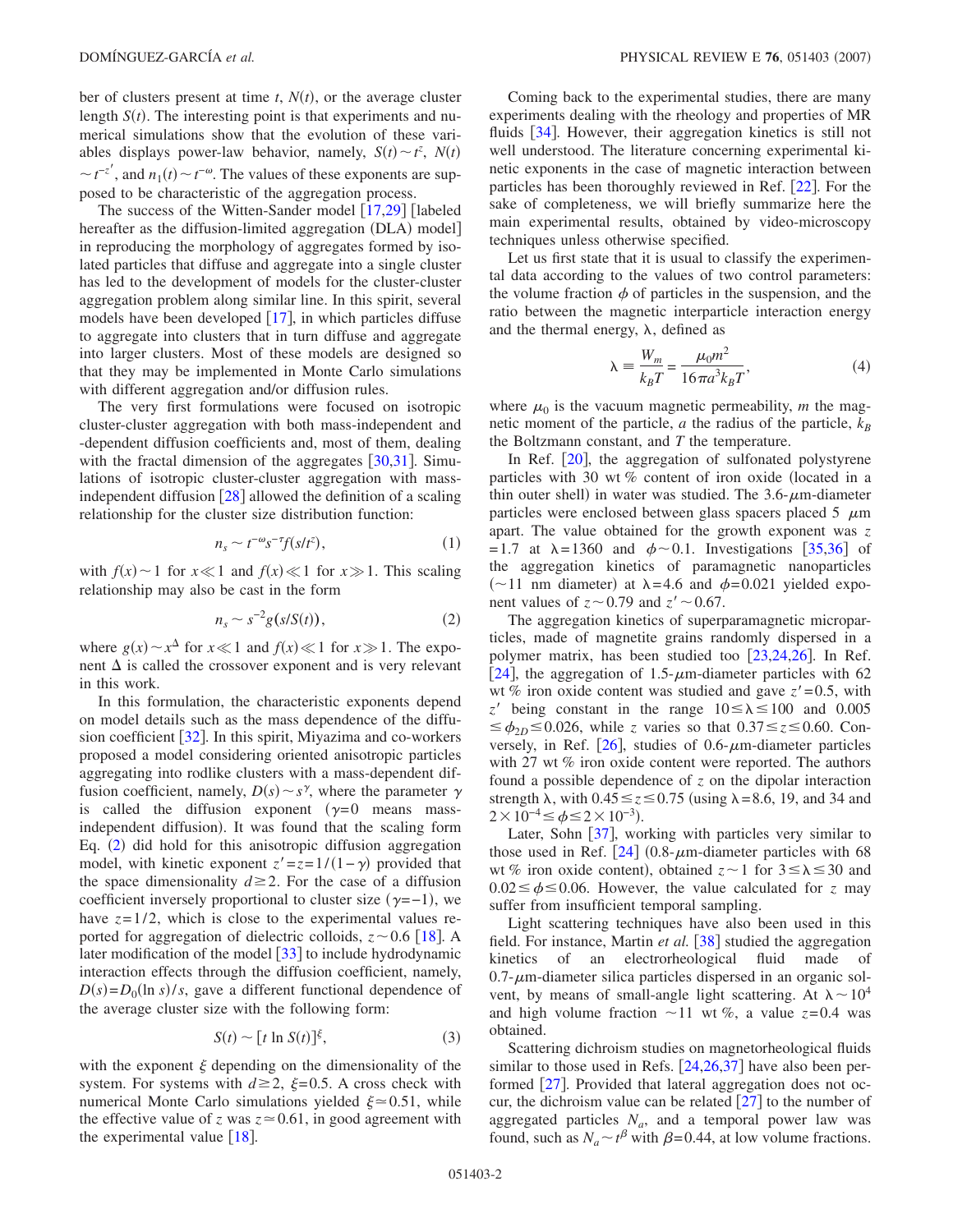In this work, a theoretical relationship between the dynamic exponents *z* and  $\beta$  for  $S(t) > 20a$  was proposed. However, the relationship between exponents  $\beta$  and  $\zeta$  is dubious, because, as we will show later, the power-law regimes for *S* and  $N_a$  do not occur simultaneously.

All of the above-mentioned experimental studies deal just with the temporal exponents  $z, z'$ , and/or  $\beta$ . To our knowledge, the validity of the scaling ansatz  $[Eqs. (1)$  $[Eqs. (1)$  $[Eqs. (1)$  and  $(2)]$  $(2)]$  $(2)]$  has actually been tested only by Fraden *et al.* [[18](#page-12-14)] (in an ER fluid) and, more recently, by Cernak et al. [[22](#page-12-16)].

Cernak *et al.* studied a system of magnetic holes using video microscopy. They measured the exponents  $z, z'$ , and  $\Delta$ , and checked the validity of the scaling form Eq.  $(2)$  $(2)$  $(2)$ . They observed large differences between *z* and *z'* when  $\Delta > 1.8$ and  $z=z'$  when  $\Delta < 1.8$ , in apparent agreement with predictions from scaling theory  $[22,28]$  $[22,28]$  $[22,28]$  $[22,28]$ . The values found for the dynamic exponent *z* vary approximately from 0.4 to 0.59 (except for very large particles). For low particle size and intermediate and low values of  $\lambda$ , they obtain an average value  $z = 0.42 \pm 0.06$ .

The magnetic hole system is a very nice experimental model to check for the predictions of scaling theory. However, most magnetorheological fluids oriented toward practical applications imply also effects such as sedimentation and/or complex interaction potentials among particles due to surface charges. Assessing the validity of scaling theory for the aggregation kinetics in such conditions still remains an open problem.

Here, we report on an experimental study of the aggregation kinetics in a magnetorheological fluid made of micrometer-sized superparamagnetic particles dispersed in water. The particles are functionalized with surface carboxylic groups and are denser than the surrounding fluid, and therefore they exhibit sedimentation. In this study, the exponents *z*, *z'*,  $\beta$ , and  $\Delta$  are determined using experimental methods (video microscopy and image analysis) and by means of Brownian dynamics simulations. In fact, the exponent  $\Delta$  is obtained in two independent ways. First, it was determined by means of the behavior of the scaling function  $g(x)$  at low values of *x*. Second, using Eq. ([2](#page-1-0)), it can be seen that the decay of the population of nonaggregated particles,  $n_1(t)$ , follows a power-law behavior  $n_1(t) \sim t^{-\omega}$ , so the crossover exponent can be obtained from  $\Delta = \omega/z$ . The experimental results are compared to results of Brownian dynamics numerical simulations. Both the experimental and the numerical results support the validity of the scaling ansatz Eq.  $(2).$  $(2).$  $(2).$ 

The paper is organized as follows. After this lengthy introduction, we briefly sketch the Smoluchowski theory for cluster-cluster aggregation in Sec. II. Section III contains the description of the experimental setup, the magnetorheological fluid employed, the image acquisition and processing methods, and the numerical simulation method. The experimental and simulation results are presented in Sec. IV and discussed in Sec. V. Finally, conclusions and suggestions for further work appear in Sec. VI.

### **II. CLUSTER-CLUSTER AGGREGATION**

Von Smoluchowski's theory  $\left[39\right]$  $\left[39\right]$  $\left[39\right]$  of cluster-cluster aggregation has been described often  $[18,26,33]$  $[18,26,33]$  $[18,26,33]$  $[18,26,33]$  $[18,26,33]$  in this context, and we will briefly sketch it here for the paper to be selfcontained. This theory considers the kinetics of a system of *N* initially separated identical particles that aggregate to form clusters, which may themselves aggregate to form larger clusters. This continuous process gives rise to a wide distribution of cluster sizes that is specified by the number of clusters of size *s* present in the system at time  $t$ ,  $n<sub>s</sub>(t)$ . The time evolution of the population of size *s* is ruled by the set of equations

$$
\frac{dn_s(t)}{dt} = \frac{1}{2} \sum_{i+j=s} K_{ij} n_i n_j - n_s \sum_{j=1} K_{sj} n_j,
$$
 (5)

<span id="page-2-0"></span>where the kernel  $K_{ii}$  represents the rate at which clusters of size *i* and *j* coalesce to give rise to a cluster of size  $s=i+j$ . Equation ([5](#page-2-0)) directly shows that only binary aggregation processes are considered, so that it must be applicable only at low concentrations of clusters. Moreover, all details referring to the particular physical system of interest are contained in the reaction kernel  $K_{ij}$ . For instance, in the case of diffusionlimited aggregation,  $K_{ij}$  is proportional to the product of the cluster cross section and the diffusion coefficient. In the case of aggregation into linear chains, it has been argued  $\left[40\right]$  $\left[40\right]$  $\left[40\right]$  that the cluster cross section should be independent of the cluster size.

Several statistical measures are typically used to characterize the kinetics of an aggregation process. For instance, the mass average cluster size  $S(t)$  is defined as

$$
S(t) = \frac{\sum_{s} s^2 n_s(t)}{\sum_{s} s n_s(t)}.
$$
 (6)

It is also possible to define an average length of the cluster, which we will label  $l(t)$ , as

$$
l(t) = \frac{\sum_{s} sn_s(t)}{\sum_{s} n_s(t)} = \frac{\sum_{s} sn_s(t)}{N},
$$
\n(7)

where  $N(t)$  is the total number of clusters present in the system at time *t*. In this framework, these quantities are expected to follow simple temporal power laws, with exponents *z*, *z'*, and  $-z'$ , respectively,

$$
S(t) \sim t^z, \quad l(t) \sim t^{z'}, \quad N(t) \sim t^{-z'}, \tag{8}
$$

and the scaling relationship  $[Eq. (1)$  $[Eq. (1)$  $[Eq. (1)$  or  $(2)]$  $(2)]$  $(2)]$  is supposed to be valid.

Some relationships between the exponents may be obtained on physical grounds. For instance, it can be shown [[28](#page-12-19)] that mass conservation requires

$$
\omega = z\Delta, \quad \tau = 2 - \Delta. \tag{9}
$$

Moreover, through Eq.  $(1)$  $(1)$  $(1)$  and using mass-dependent diffusion coefficient  $(D \sim s^{\gamma})$ , the relationship can be obtained [[17](#page-12-13)[,32](#page-12-23)] that  $z' = \omega$  if  $\Delta < 1$  and  $z' = z$  if  $\Delta > 1$ . Dynamic scaling theory also ascribes a physical meaning to the values of the crossover exponent  $\Delta$ , so that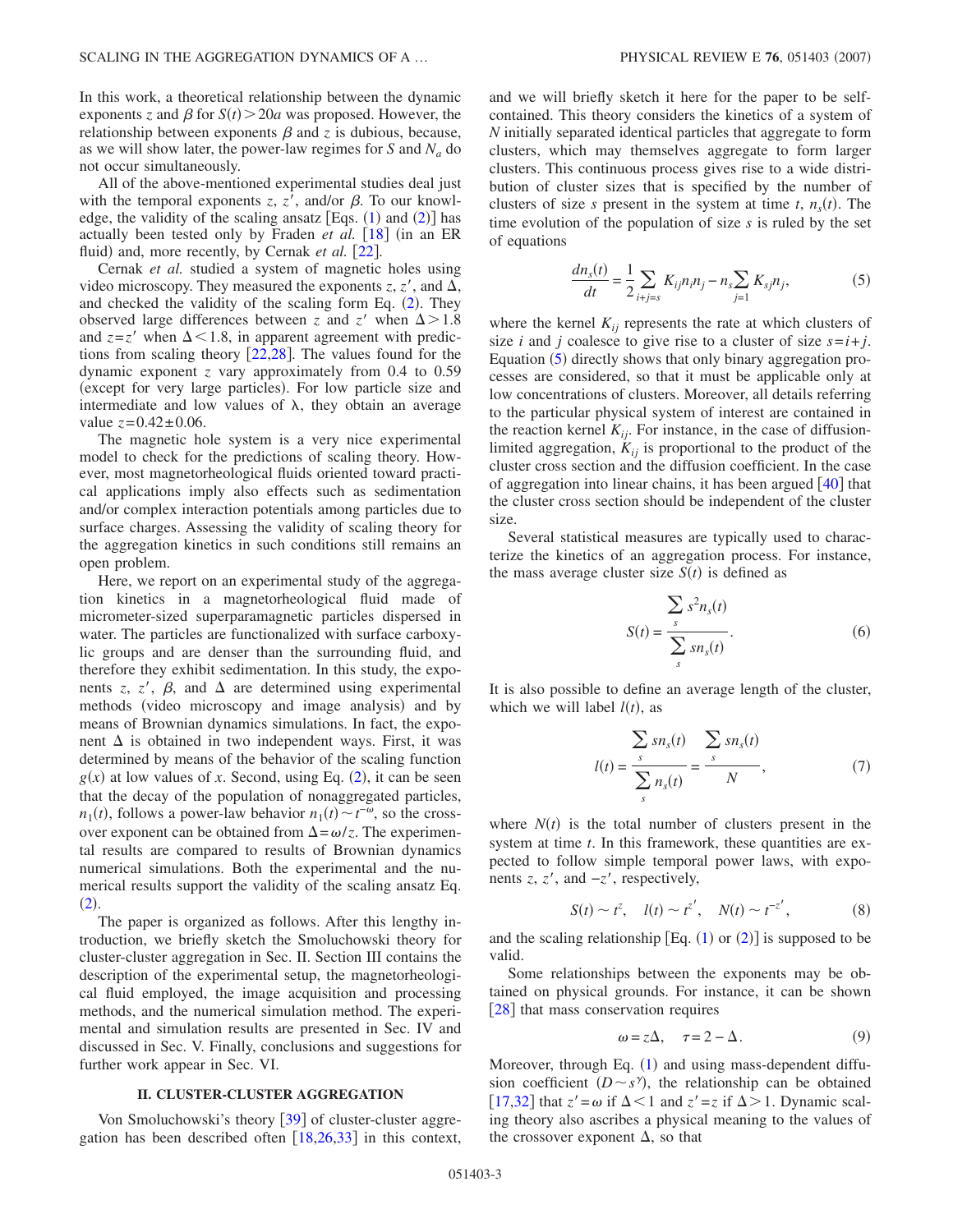$$
\Delta = \begin{cases} 2 - \tau & \text{if } \gamma > \gamma_c, \\ 2 & \text{if } \gamma < \gamma_c, \end{cases}
$$
 (10)

<span id="page-3-1"></span>where  $\gamma_c$  is a critical value that indicates the transition between a regime dominated by binary aggregation events that involve one large and one small cluster  $(\gamma \langle \gamma_c \rangle)$ , and a regime where the small-large and large-large interactions have similar probabilities  $(\gamma > \gamma_c)$ .

## **III. EXPERIMENTAL AND NUMERICAL METHODS**

### **A. Experimental setup**

In the experiments reported here, the MR fluids were surfactant-stabilized aqueous suspensions of superparamagnetic particles, supplied by Estapor (M1-070/60). These particles consist of a polystyrene matrix with embedded magnetite crystals of small diameter (10 nm, typically). Since these iron oxide grains are randomly oriented inside the microparticles, the resulting magnetic moment is zero in the absence of an external magnetic field. The superparamagnetic particles have a diameter of  $0.97 \mu m$  and a magnetite content of 54.65 wt %, which yields a density of 1.85  $g/cm<sup>3</sup>$ .

To avoid particle aggregation and assure redispersion of the particles upon external field switch-off, both a surfactant and charge stabilization are used. Indeed, the surface of the latex microspheres is functionalized with carboxylic groups, and sodium dodecyl sulfate (SDS) is added to the suspension at a concentration of 1 g/l. Variation of the volume fraction of the suspension is achieved by convenient dilution, always keeping the SDS concentration of the resulting suspension at the above-mentioned value.

When an external magnetic field  $H$  is applied, a net magnetic dipole moment aligned with the external field is induced in the particles. This magnetic moment is *m*  $=(4\pi/3)a^3\vec{M}$ , with  $\vec{M} = \chi\vec{H}$ , where  $\vec{M}$  is the magnetization of the particle and  $\chi$  the particle magnetic susceptibility. We have characterized the magnetic properties of the particles by measuring their magnetization curve using a Vibrating Sample Magnetometer (VSM). These measures permit us to obtain the  $\lambda$  value [Eq. ([4](#page-1-2))] when the magnetic field amplitude is varied. This curve can be seen on Fig. [1;](#page-3-0) in the inset we show a detail of the central zone. For the particles used in these experiments, a magnetic saturation of  $42 \text{ kA/m}$  (23) emu/g) is obtained, in agreement with an estimation in the form  $M_s \sim 0.54$   $M_s^{\text{Fe}_3\text{O}_4} \sim 27$  emu/g, where 0.54 is the percentage of magnetic content in the particles and  $M_s^{\text{Fe}_3\text{O}_4}$  $=$  49 emu/g is the magnetic saturation of magnetite  $[41]$  $[41]$  $[41]$ . In the inset of Fig. [1](#page-3-0) a small hysteresis loop is observed. Making an average value for the two branches of the curve in the range  $|H|$  < 10 kA/m, a magnetic susceptibility value  $\chi$  $\sim$  1.6 is obtained, in agreement with the value  $\chi$   $\sim$  1.5 reported in Ref.  $\lceil 24 \rceil$  $\lceil 24 \rceil$  $\lceil 24 \rceil$  with similar particles.

The suspension sample is confined in a cylindrical cell made of two horizontal quartz windows and a Teflon spacer with inner diameter 6.5 mm and height 100  $\mu$ m. The whole system is placed inside a chamber surrounded by a circulating thermostatic bath that keeps the temperature constant during the experiments at *T*=282 K. Each of the experi-

<span id="page-3-0"></span>

FIG. 1. Magnetization curve for the magnetic particles used in this work with a magnetic saturation  $M_s$ =42 kA/m. Inset: Detail of the central region of the curve  $(|H| < 20 \text{ kA/m})$ , showing the presence of a small hysteresis loop.

ments reported here is performed on a freshly prepared MR fluid sample.

The system used to generate the magnetic field has been thoroughly described elsewhere  $[42]$  $[42]$  $[42]$ . Briefly, it consists of two orthogonal pairs of coils driven by two computercontrolled arbitrary function generators (HP-33120A) that feed two high-power amplifiers (Kepco, BOP50-4M and BOP50-2M). That system allows the generation of highly uniform time-varying magnetic fields, with a spatial variation of the magnetic field lower than 0.3% in the observed region. Nevertheless, in the present experiments, only uniaxial stationary magnetic fields are employed, so that only one function generator, one amplifier, and a pair of coils are used. The generated magnetic field is set perpendicular to the vertical axis of the experimental cell.

The video-microscopy setup used to grab the images is located below the sample, and is formed by a Navitar longworking-distance microscope with zoom capabilities attached to a digital charge-coupled device camera (Retiga EX), with a spatial resolution of  $1360 \times 1036$  pixels, 12-bit intensity resolution, and a maximum acquisition speed of one full frame image every  $0.3$  s (see Fig. [2](#page-4-0)).

As stated above, the particles are denser than the carrier fluid and, therefore, they sediment toward the bottom cell wall. The sedimentation takes place in a time ruled by the sedimentation velocity  $U_s = M g D_0 / k_B T (1 - \rho / \rho_p)$  $\sim$  0.23  $\mu$ m/s, where *M* is the mass or the particle, *D*<sub>0</sub> the particle's diffusion coefficient in water,  $\rho$  the water density, and  $\rho_p$  the particle density. In the experimental conditions,  $D_0$  can be estimated by means of the Stokes-Einstein relation to be  $D_0 = k_B T / 6 \pi \eta a = 0.343 \mu m^2 / s$ . Hence, the time needed for a particle at the middle of the cell to settle to the equilibrium layer (48.5  $\mu$ m) is ~140 s. In all of the experiments here reported we waited for about 15 min before starting the experiment, in order to make sure that the suspension is settled.

Assuming that the Boltzmann density profile is a reasonable approximation for the real density profile  $[43]$  $[43]$  $[43]$ , it can be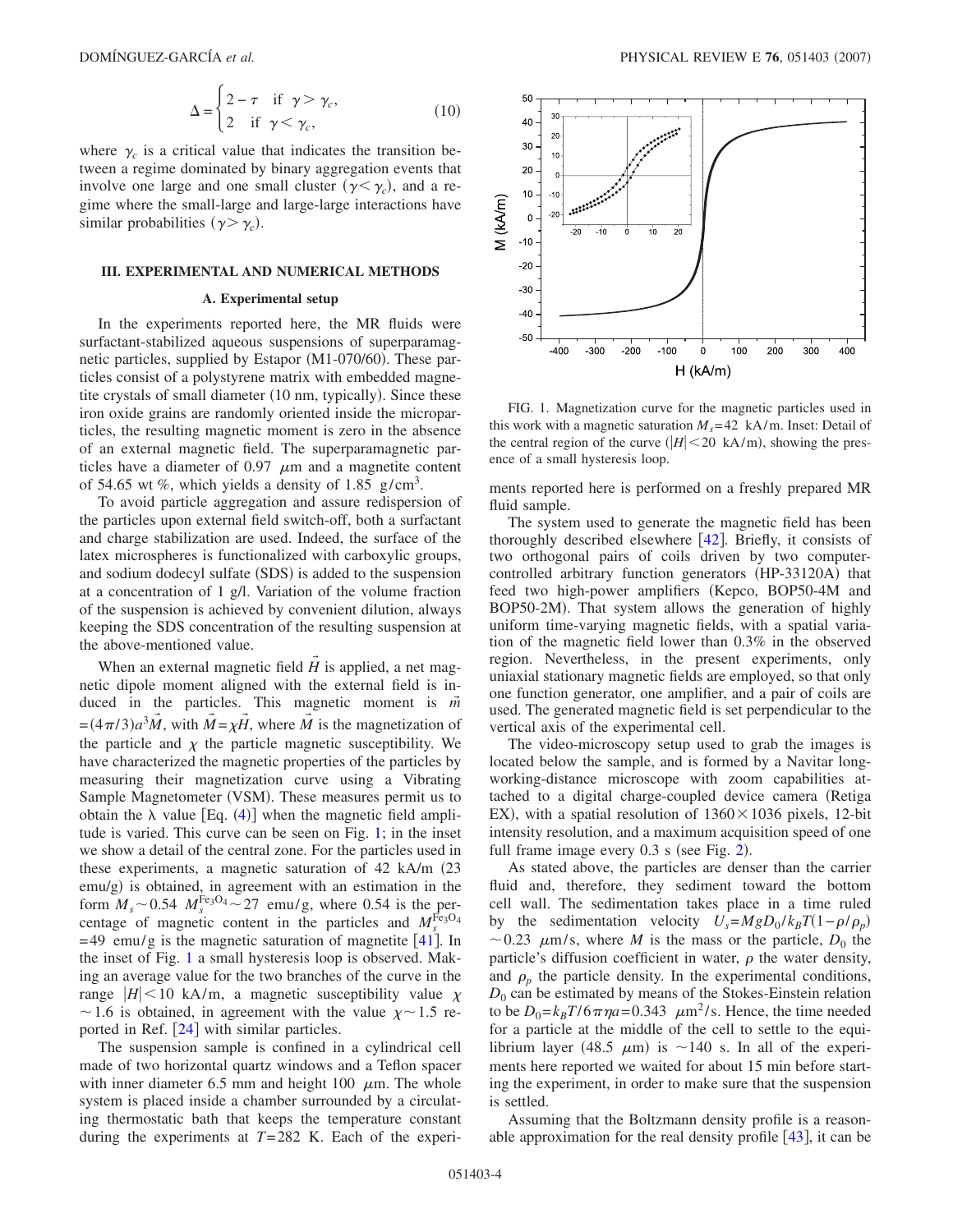<span id="page-4-0"></span>

FIG. 2. Scheme of the video-microscopy setup. In the inset we show an outline of the cell that contains the MR fluid and the system for generating the magnetic field.

estimated that 85% of the particles in the dispersion lie in a thin bottom layer with a thickness of 2 particle diameters. For our experimental conditions, it can be calculated that the particles are situated an average distance of  $\sim$ 1  $\mu$ m above the bottom window.

The experimental procedure is as follows. Once the sample cell containing the magnetic suspension is introduced in the experimental setup, it is left to stand for at least 15 min free of applied magnetic field for the particles to sediment. In that way, the magnetic particles have enough time to settle to the Boltzmann equilibrium density profile. Therefore, the system of particles is quasi-two-dimensional (quasi-2D) and, consequently, we focus the imaging system on the layer of particles located right above the bottom quartz window. After this rest period, we capture typically 5 min of images without field. Images are captured at a rate of one every 0.4 s, at maximum spatial resolution. Then we apply a constant uniform magnetic field for 5000 s, typically. Therefore, each experiment comprises about 18 000 images that are stored in real time on the hard disk of the controlling computer for later processing. This procedure has been performed in experiments carried out at different values of  $\lambda$  and surface fraction  $\phi_{2D}$ .

Image analysis, data extraction, and statistical calculations have been carried out with our own developed software, based on the free open-source Java program for image analysis named IMAGEJ  $[44]$  $[44]$  $[44]$ . In this software, we implement an adaptive threshold algorithm. Briefly, the software removes the image background and captures adequately the contour

<span id="page-4-1"></span>

FIG. 3. Video-microscopy image showing the clusters formed by the microparticles after *t*=4358.4 s of constant applied field with  $\lambda = 1718$ ,  $\phi_{2D} = 0.088$ . Top: original captured image. Bottom: corresponding analyzed binary image.

of the clusters. An example can be seen in Fig. [3:](#page-4-1) in the top image, we show the original captured image and on the bottom we show the analyzed binary image.

From the series of images, we are interested in obtaining the evolution of relevant physical variables. The image analysis detects only the contour of the clusters from the images, and it is possible to obtain the number of clusters, *N*, as well as the mean cluster size,  $S(t)$ , directly from the contour of the objects. However, this is not possible for the number of free or nonaggregated particles (isolated particles),  $n_1(t)$ , nor for the number of aggregated particles (number of particles forming clusters),  $N_a(t) = \sum_{i \ge 2} s n_s(t)$ , where the number of particles composing the cluster is needed. The easiest way to make that calculation is to divide the area of the individual objects found by the algorithm by the area of an individual particle. The results of this procedure upon the experimental images are not very good, because both the polydispersity of the particles and their Brownian motion in the direction perpendicular to the bottom glass plate introduce large dispersion in the distribution of apparent particle area.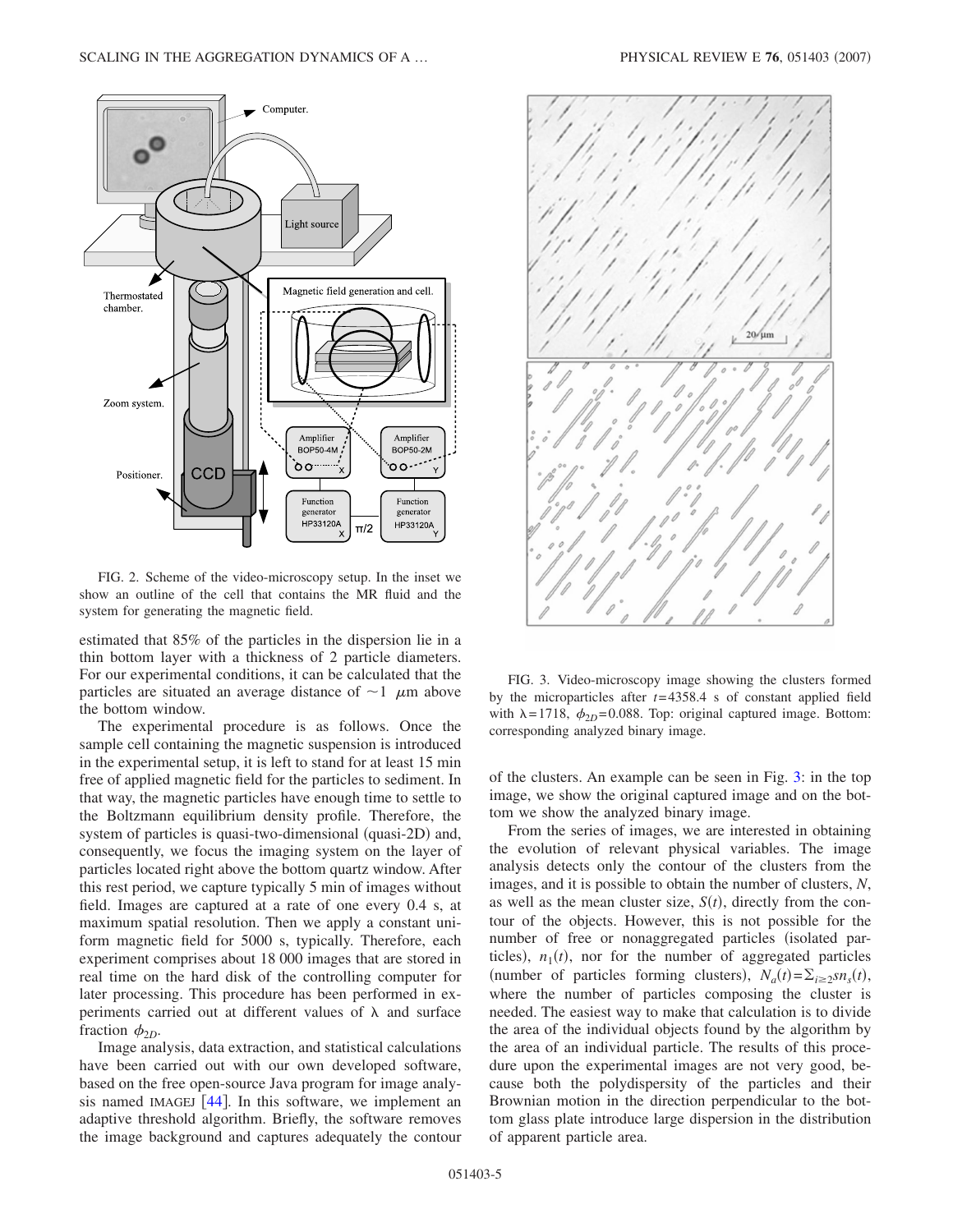<span id="page-5-0"></span>

FIG. 4. Circularity vs area for an experiment with  $\phi_{2D}$  without magnetic field for estimating the doublet circularity  $C_2$ . Inset: circularity histogram. 76% of the objects are contained in the range  $0.8 \le C \le 1$ .

Therefore, in order to distinguish isolated particles from chainlike clusters, we have implemented a circularity criterion. The circularity of an object can be defined as *C*  $\equiv$  4 $\pi$ *A*/*P*<sup>2</sup>, where *P* and *A* are the perimeter and the area of the object, respectively. Obviously, a circle has *C*=1; any other planar geometrical shape yields a lower circularity value. In the case of interest here, it is obvious that the circularity of linear chains decreases with increasing number of particles in the chain, with doublets having the highest circularity among all chains. Consequently, the implementation of the criterion is quite simple: if the circularity of an object is greater than the circularity of a doublet, the object is considered an isolated particle. To calculate the value for the circularity threshold, we estimate the expected area of a doublet as twice the area of one particle, using the calibrated magnification of the imaging system. Then, we keep the circularity values that correspond to doublets whose area is close to the expected one. These selected circularity values are used to compute an average doublet circularity, as can be seen in Fig. [4.](#page-5-0) This procedure is repeated for several images taken with no magnetic field, and a further averaged value is obtained for the doublet circularity.

#### **B. Numerical model**

The experimental results have been compared to numerical simulations of a simple model for a MR fluid. For that purpose, we performed 2D Brownian dynamics (BD) simulations of a system of monodisperse hard spheres interacting through dipolar magnetic interactions and subject to Stokes friction against the carrier fluid  $\left[42\right]$  $\left[42\right]$  $\left[42\right]$ . Several approximations have been made in order to keep computational complexity to a minimum. For instance, inertia terms in the equation of motion have been neglected because the Reynolds number for the particle's motion is guaranteed to be very small (Re  $\leq 10^{-4}$ ). Local field corrections to the magnetic field and

hydrodynamic interactions (particle-particle and particlewall) have been disregarded too.

Considering the previous assumptions, the Newton equation of motion reads, in dimensionless form,

$$
\frac{d\vec{R}_i}{d\tau} = \frac{t_s}{2a\gamma_0}\sum_{i\neq j}\vec{F}_{ij},\tag{11}
$$

where  $\gamma_0 = 6\pi \eta a$  is the Stokes friction coefficient, the dimensionless position vector of the *i*th particle is  $\vec{R}_i = r_i/2a$ ,  $t_s$  $\equiv 12^2 \eta / \mu_0 M^2$ ,  $\tau = t/t_s$  is the dimensionless time, and  $\vec{F}_{ij}$  is the total force exerted by the *j*th particle onto the *i*th particle. The term  $F_{ij}$  contains contributions of three types, namely, the magnetic force  $\vec{F}_{ij}^m$  that drives the aggregation process, an excluded-volume force  $\vec{F}_{ij}^{\text{EV}}$  that prevents particle overlap, and a Brownian term  $\vec{F}_{ij}^B$ . To represent the magnetic force, we use the point-dipole approximation

$$
\vec{F}_{ij}^m = \frac{3\mu_0 m^2}{4\pi} \sum_{i \neq j} \frac{1}{r_{ij}^4} \{ [1 - 5(\hat{m} \cdot \hat{r}_{ij})^2] \hat{r} + 2(\hat{m} \cdot \hat{r}_{ij}) \hat{m} \} \quad (12)
$$

where  $\vec{r}_{ij} = R_i - R_j$ ,  $\hat{r}_{ij} = \vec{r}_{ij} / r_{ij}$  is the unitary vector between the centers of mass of particles *i* and *j*, and  $\hat{m} = \frac{\vec{m}}{m}$  is the unitary vector corresponding to the magnetic dipole moment, which is considered to be aligned with the field direction for all particles when the local field correction to the magnetic field is neglected. The excluded-volume force is a shortrange force that increases sharply when the particles come into contact. We use the expression  $[45, 46]$  $[45, 46]$  $[45, 46]$  $[45, 46]$  $[45, 46]$ 

→

$$
\vec{F}_i^{\text{EV}} = A \frac{3\mu_0 m^2}{4\pi (2a)^4} \sum_{i \neq j} \exp[-B(r_{ij}/2a - 1)] \hat{r}_{ij}, \quad (13)
$$

where the parameters *A* and *B* have been set as  $A = 2$  and *B* =10, so that for two particles that are in mechanical contact, the repulsive force exactly balances the attractive dipolar magnetic interactions. The thermal fluctuations can be included, adding the following term:

$$
\langle F_{il}^{B}(t)F_{i'l'}^{B}(t')\rangle = 2D\delta(t-t')\delta_{ii'}\delta_{ll'},\qquad(14)
$$

where *D* is the particle diffusion coefficient and the subscript *l* corresponds to the spatial directions, *l*=*x*,*y*,*z*.

The control parameters in the simulations are  $\lambda$  and  $\phi_{2D}$ . The value of  $\lambda$  is set directly, while the value of  $\phi_{2D}$  is set by choosing the size *L* of the square box occupied by the system. Then, the number of particles is set to  $N_p = \phi_{2D} L^2 / \pi a^2$ , and the initial average distance between particles is *l*  $\sim$  2*a*( $\phi_{2D}$ )<sup>-1/2</sup>. The ranges of values of the control parameters used in the simulations were  $100 \le \lambda \le 3000$ , 0.03  $\leq \phi_{2D} \leq 0.15$ , and *L*=200, 300, 500, which gave runs with numbers of particles in the range  $1521 \le N_p \le 17$  161.

The initial condition for the simulations was prepared by, in the first place, placing the particles in a regular square lattice with step *l*; second, imposing random displacements of modulus smaller than  $(l-2a)/2$  (to avoid overlapping) on the positions of the particles; and running the simulation with  $\lambda = 0$ , i.e., allowing for pure diffusion of the particles, during a time of the order of  $10l^2/D_0$ . In the analysis of the simu-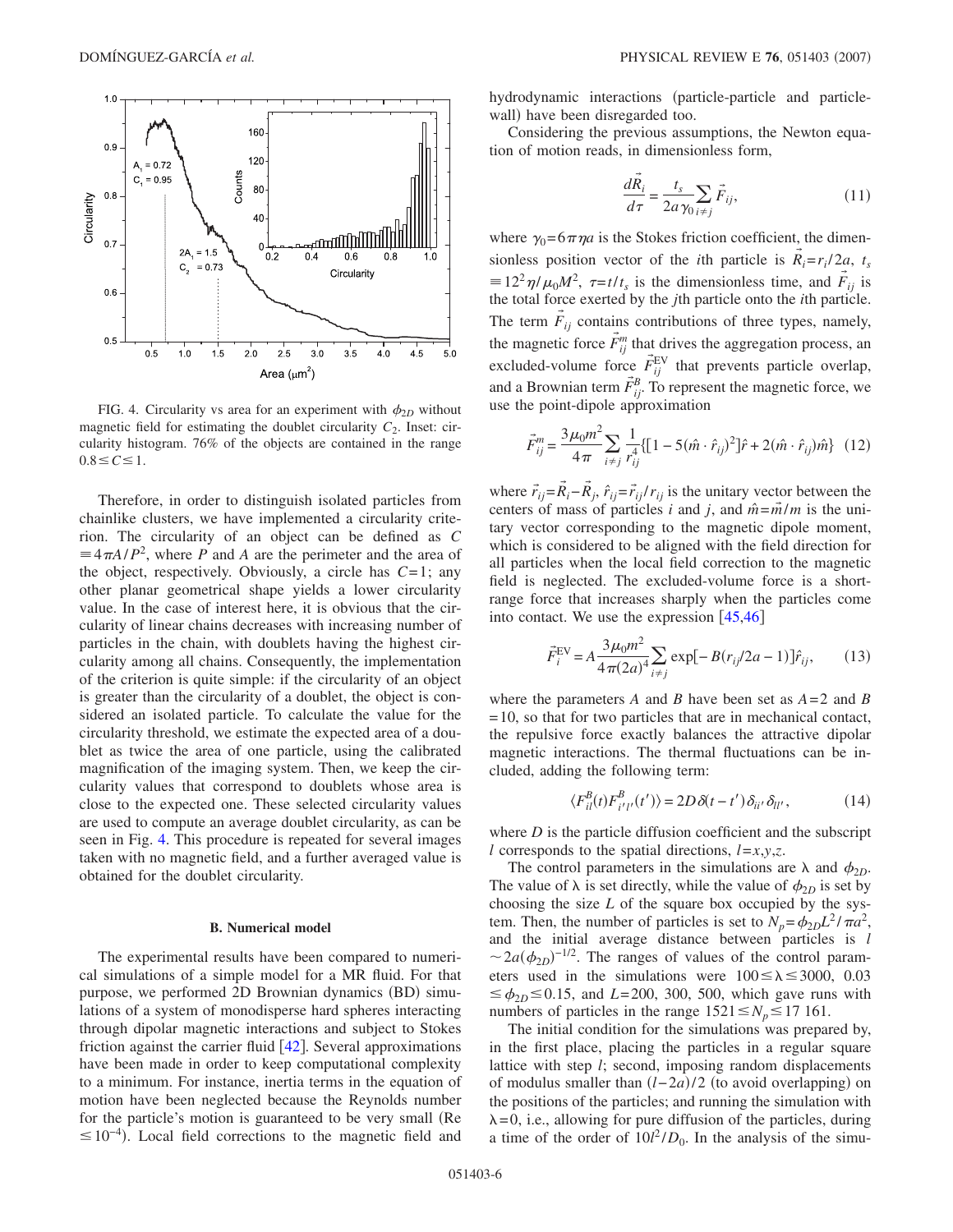<span id="page-6-0"></span>

FIG. 5. (Color online) Typical example of the evolution of the kinetic variables at  $\lambda = 1718$ ,  $\phi_{2D} = 0.088$ . On the left axis (gray points)  $N(t)$ ,  $N_a(t)$ , and  $n_1(t)$  are represented. Dimensionless values of  $S(t)$  and  $l(t)$  are represented on the right axis (black points). The vertical lines indicate the region of power-law behaviors [except for  $N_a(t)$ ]. See the values obtained for the exponents in Table [I.](#page-7-0)

lation results, we have employed the following aggregation criterion: two nearby particles are considered to be aggregated if the separation between their closest surface elements is smaller than 10% of the particle diameter. This criterion closely resembles the one used for the experimental images. The time step in the numerical simulations was 0.001 in dimensionless units, which proved to be small enough to avoid strong accelerations due to significant overlapping when the particles came into close contact.

#### **IV. RESULTS**

### **A. Experimental results**

Every image acquired during the experiment is stored in real time on the hard disk of the computer that controls the experiment. After the experiment is finished, all of the images are processed by means of the cluster recognition program, which yields a list of clusters and their contours. These lists are further processed to compute the statistics of the different relevant physical magnitudes, namely, the number of clusters in the image,  $N(t)$ , the average cluster size  $S(t)$ , the average chain length  $l(t)$ , the number of aggregated particles,  $N_a(t)$ , and the number of isolated particles,  $n_1(t)$ . Typical experimental results for all of these magnitudes are shown in Fig. [5.](#page-6-0) In this case, the experiment was run at  $\lambda$ =1718, and  $\phi_{2D}$ =0.088. On the right axis we represent the dimensionless values of  $S(t)$  and  $l(t)$  using the diameter of the particle, while in the left axis we represent  $N(t)$ ,  $N_a(t)$ , and  $n_1(t)$ .

In Fig. [5,](#page-6-0) several facts can be appreciated that show up consistently in all of the experiments we have carried out. First of all, it should be noticed that, at the initial time, the total number of clusters is larger than the number of isolated particles,  $N(0) > n_1(0)$ , and that the number of aggregated

particles is not null. This is due to the limited resolution in the recognition of isolated particles. In fact, at the very beginning, a small fraction of the particles are counted as doublets, because of the limited resolution for small objects, so that  $N(0) = n_1(0) + N_a(0)/2$ . Moreover, the subsequent evolution of  $N_a$  shows a decrease to a minimum value of approximately  $N_a(0)/2$ . This happens because the pairs of nearby particles that are initially counted as doublets are oriented randomly with respect to the magnetic field. Now, the dipolar magnetic interaction between a pair of particles is attractive if the angle between the vector that links the particle centers and the magnetic field,  $\theta$ , is  $\theta \le \theta_c = \arccos(1/\sqrt{3}) \sim 55^\circ$ , and repulsive otherwise. Therefore, the initial doublets that have orientations lying in the attractive region do really aggregate, and remain as doublets, while the initial doublets that have orientations lying in the repulsive region separate and go into two isolated particles. Consequently, a fraction of the initial doublets of the order of  $2\theta_c / \pi \sim 60\%$  will remain as doublets, while approximately 40% of the initial doublets will separate into isolated particles.

All of the quantities plotted here show some region in which power-law behavior is observed. It is important to notice that  $N(t)$ ,  $S(t)$ ,  $l(t)$ , and  $n_1(t)$  share a common region of power-law behavior; this region is indicated in Fig. [5](#page-6-0) by two vertical lines. On the other hand, the number of aggregated particles,  $N_a(t)$ , displays power-law behavior at shorter times. A closer inspection of the data shows that the region in which  $N_a(t)$  displays power-law behavior corresponds to a regime that is dominated by the aggregation of pairs of isolated particles into doublets, and where very few clusters of size larger than two particles are formed.

The exponents for  $N(t)$ ,  $S(t)$ ,  $l(t)$ , and  $n_1(t)$  are calculated for the data within the common region of power-law behavior. The results for all of the experiments, together with the exponent of  $N_a(t)$ , are reported in columns 3–7 of Table [I.](#page-7-0) The uncertainty in the reported values is one unit in the least significant figure, except for the two last columns, where calculation is straightforward once we know the uncertainties for  $\omega$ , *z*, and *z'*. We would like to remark that the values of *z'* obtained from  $N(t)$  and  $n_1(t)$  are in agreement within the experimental error.

A complete check of the scaling ansatz  $[Eq. (2)]$  $[Eq. (2)]$  $[Eq. (2)]$  requires a study of the fit of the scaling function to the experimental results, and we also need to obtain the crossover exponent  $\Delta$ [ $18,22$  $18,22$ ]. The scaling function is appropriate for the experiment if the experimental data show good collapse onto a single curve when the function  $s^2 n_s(t)$  is plotted against  $s/S(t)$ . If good collapse is obtained, the logarithmic slope of the scaling function at small values of  $s/S(t)$  provides the value of  $\Delta$ . Of course, good collapse should be expected only in the time range in which  $S(t)$  shows power-law behavior.

Typical experimental data for the scaling analysis are shown in Fig. [6.](#page-7-1) The data correspond to the experiment whose evolution is represented in Fig. [5,](#page-6-0) limited to time values within the region bounded by the two vertical lines. The collapse of the experimental data is remarkable. The logarithmic slope of this plot yields a value of the crossover exponent  $\Delta = 1.66 \pm 0.08$ . The values obtained for  $\Delta$  for all experiments, together with their uncertainties, are shown in Table [I.](#page-7-0)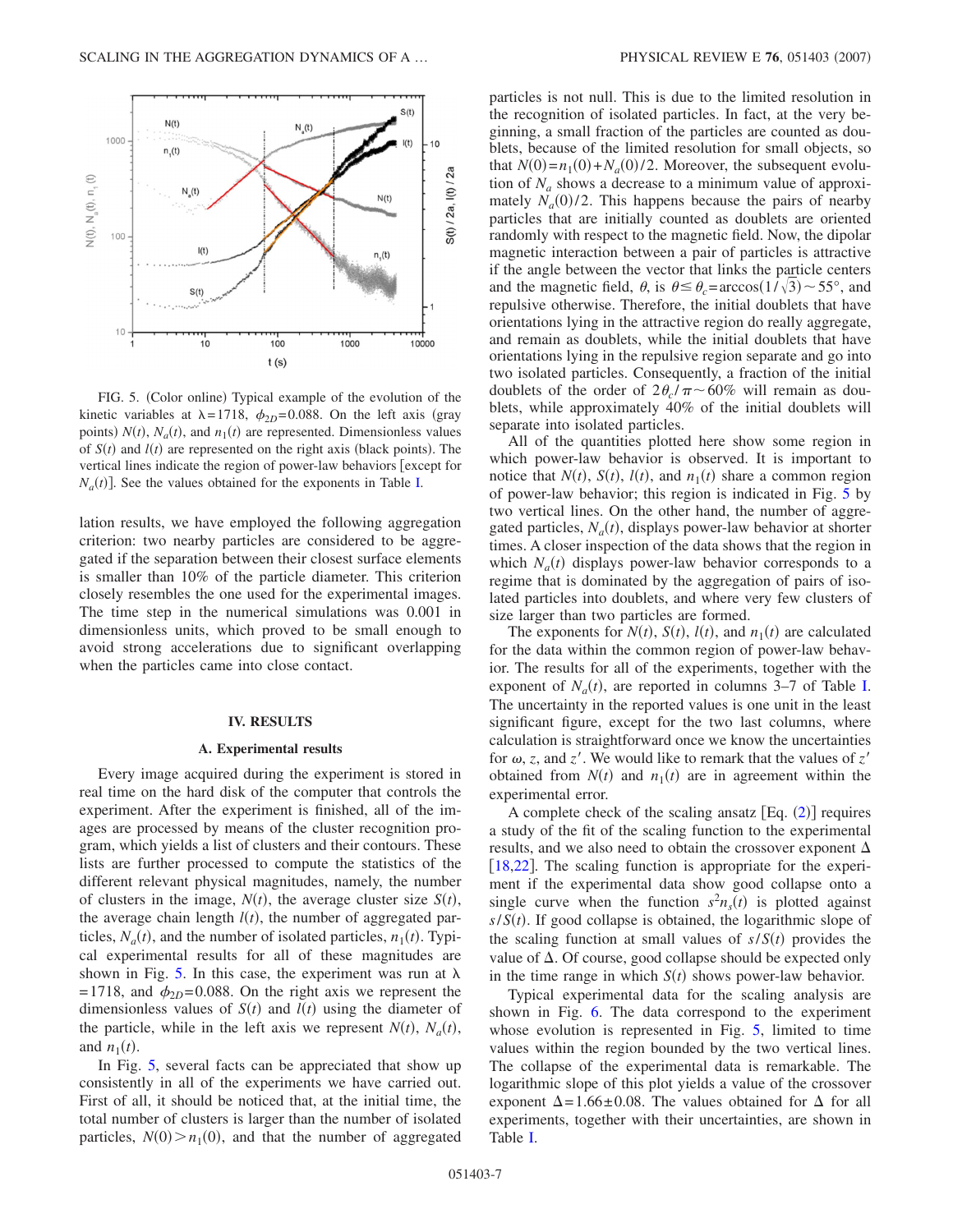<span id="page-7-0"></span>

| $\lambda$ | $\phi_{2D}$ | $R_1/R_0$ | $\beta$ | $\omega$ | $z^\prime$ | $\mathcal{Z}$ | $\xi$ | Δ               | $\omega$ /z |
|-----------|-------------|-----------|---------|----------|------------|---------------|-------|-----------------|-------------|
| 48        | 0.074       | 1.12      | 0.23    | 0.73     | 0.47       | 0.61          | 0.33  | $1.2 \pm 0.2$   | 1.20        |
| 77        | 0.071       | 1.28      | 0.31    | 0.95     | 0.49       | 0.50          | 0.34  | $1.94 \pm 0.06$ | 1.90        |
| 77        | 0.132       | 1.74      | 0.35    | 1.05     | 0.55       | 0.48          | 0.34  | $2.3 \pm 0.1$   | 2.19        |
| 171       | 0.068       | 1.64      | 0.48    | 1.13     | 0.57       | 0.61          | 0.38  | $1.77 \pm 0.07$ | 1.85        |
| 171       | 0.115       | 2.13      | 0.65    | 0.92     | 0.51       | 0.50          | 0.30  | $1.7 \pm 0.1$   | 1.84        |
| 296       | 0.145       | 2.87      | 0.40    | 1.15     | 0.57       | 0.60          | 0.42  | $1.8 \pm 0.1$   | 1.92        |
| 455       | 0.039       | 1.71      | 0.24    | 0.71     | 0.40       | 0.48          | 0.30  | $1.6 \pm 0.1$   | 1.48        |
| 455       | 0.084       | 2.52      | 0.59    | 1.06     | 0.46       | 0.59          | 0.39  | $1.7 \pm 0.1$   | 1.80        |
| 455       | 0.112       | 2.91      | 0.50    | 0.73     | 0.44       | 0.51          | 0.31  | $1.5 \pm 0.1$   | 1.43        |
| 640       | 0.051       | 2.19      | 0.56    | 1.28     | 0.54       | 0.61          | 0.41  | $1.9 \pm 0.2$   | 2.10        |
| 640       | 0.086       | 2.85      | 0.65    | 1.00     | 0.45       | 0.60          | 0.43  | $1.43 \pm 0.05$ | 1.67        |
| 812       | 0.031       | 1.87      | 0.62    | 1.03     | 0.48       | 0.65          | 0.47  | $1.6 \pm 0.1$   | 1.58        |
| 812       | 0.038       | 2.06      | 0.41    | 0.65     | 0.41       | 0.54          | 0.41  | $1.6 \pm 0.1$   | 1.20        |
| 812       | 0.106       | 3.43      | 0.40    | 1.06     | 0.49       | 0.65          | 0.47  | $1.60 \pm 0.08$ | 1.63        |
| 985       | 0.051       | 2.54      | 0.27    | 0.73     | 0.38       | 0.43          | 0.40  | $1.4 \pm 0.2$   | 1.70        |
| 985       | 0.075       | 3.08      | 0.42    | 0.96     | 0.50       | 0.67          | 0.46  | $1.3 \pm 0.1$   | 1.43        |
| 1531      | 0.059       | 3.17      | 0.21    | 0.74     | 0.44       | 0.64          | 0.44  | $0.9 \pm 0.1$   | 1.16        |
| 1718      | 0.088       | 4.01      | 0.66    | 0.79     | 0.34       | 0.48          | 0.38  | $1.66 \pm 0.08$ | 1.63        |
| 1909      | 0.045       | 2.97      | 0.38    | 0.88     | 0.41       | 0.54          | 0.49  | $1.7 \pm 0.1$   | 1.63        |
| 2844      | 0.043       | 3.33      | 0.31    | 0.82     | 0.45       | 0.61          | 0.44  | $1.4 \pm 0.1$   | 1.34        |

TABLE I. Experimental results.

A cross check of the values of the crossover exponent can be performed directly using the relationship  $\Delta = \omega/z$ . The resulting values are also summarized in Table [I.](#page-7-0) Good agreement is found between the values shown in the columns labeled  $\Delta$  and  $\omega/z$  of Table [I.](#page-7-0)

### **B. Numerical results**

As far as the scaling aspects are concerned, the numerical simulation results show a behavior similar to the experimental one. A typical evolution of the kinetic variables is shown in Fig. [7,](#page-7-2) obtained with parameter values  $\lambda = 100$ ,  $\phi_{2D}$ =0.15, *L*=300, and *N*=17161.

<span id="page-7-1"></span>

FIG. 6. Experimental representation for the scaling function in the  $\lambda = 1718$ ,  $\phi_{2D} = 0.088$  case. A crossover exponent  $\Delta$  $=1.66\pm0.08$  is obtained.

Many common features with the experimental results can be observed. For instance, the power-law regimes for variables  $N(t)$ ,  $S(t)$ ,  $l(t)$ , and  $n_1(t)$  coincide again in the same time region. The power-law region for  $N_a(t)$  is also dominated by aggregation of two isolated particles to give a doublet. However, in the simulations large numbers of aggregated particles are achieved comparatively faster than in the

<span id="page-7-2"></span>

FIG. 7. (Color online) Evolution of the kinetic variables in a typical numerical simulation with parameter values  $\lambda = 100$ ,  $\phi_{2D}$  $=0.15$ ,  $L=300$ ,  $N=17161$  (the corresponding values for the kinetic exponents are included in Table [II](#page-8-0)).  $N(t)$ ,  $N_a(t)$ , and  $n_1(t)$  are represented on the left axis (filled gray circles).  $S(t)/2a$  and  $l(t)/2a$  are represented on right axis (black circles). The vertical lines indicate the region of power-law behavior [except for  $N_a(t)$ ].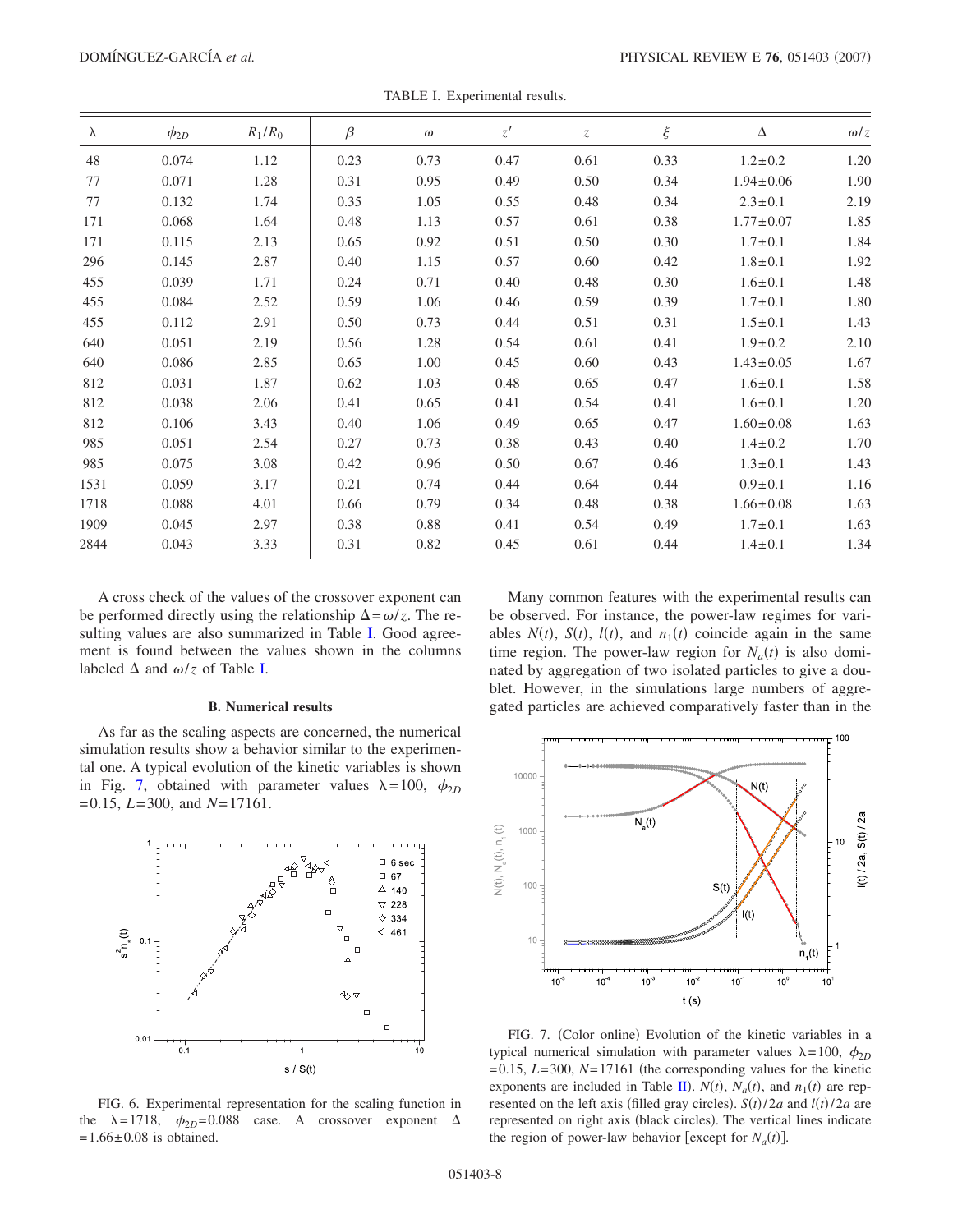<span id="page-8-0"></span>

| $\lambda$ | $\phi_{2D}$ | L   | $R_1/R_0$ | $N_{\text{part}}$ | $\omega$ | $\beta$ | z'   | $\mathcal{Z}$ | Δ               | $\omega$ /z |
|-----------|-------------|-----|-----------|-------------------|----------|---------|------|---------------|-----------------|-------------|
| 100       | 0.15        | 300 | 2.03      | 17161             | 1.57     | 0.50    | 0.64 | 0.69          | $2.01 \pm 0.14$ | 2.26        |
| 300       | 0.03        | 200 | 1.31      | 1521              | 1.61     | 0.56    | 0.56 | 0.54          | $2.8 \pm 0.2$   | 2.99        |
| 300       | 0.03        | 500 | 1.31      | 9409              | 1.47     | 0.54    | 0.53 | 0.53          | $2.40 \pm 0.12$ | 2.75        |
| 300       | 0.06        | 300 | 1.85      | 6724              | 1.42     | 0.57    | 0.62 | 0.67          | $2.15 \pm 0.14$ | 2.12        |
| 300       | 0.09        | 300 | 2.27      | 10201             | 1.64     | 0.55    | 0.64 | 0.66          | $2.45 \pm 0.11$ | 2.48        |
| 300       | 0.12        | 300 | 2.62      | 13689             | 1.47     | 0.53    | 0.68 | 0.77          | $2.06 \pm 0.13$ | 1.90        |
| 300       | 0.15        | 300 | 2.93      | 17161             | 1.50     | 0.49    | 0.65 | 0.66          | $2.3 \pm 0.2$   | 2.27        |
| 1000      | 0.03        | 200 | 1.96      | 1521              | 1.42     | 0.57    | 0.50 | 0.43          | $2.90 \pm 0.10$ | 3.30        |
| 1000      | 0.03        | 500 | 1.96      | 9409              | 1.28     | 0.57    | 0.53 | 0.45          | $2.6 \pm 0.2$   | 2.84        |
| 1000      | 0.06        | 300 | 2.77      | 6724              | 1.58     | 0.57    | 0.55 | 0.53          | $2.85 \pm 0.15$ | 2.98        |
| 1000      | 0.09        | 300 | 3.39      | 10201             | 1.36     | 0.55    | 0.66 | 0.72          | $1.95 \pm 0.07$ | 1.89        |
| 1000      | 0.12        | 300 | 3.91      | 13689             | 1.45     | 0.52    | 0.65 | 0.70          | $2.2 \pm 0.3$   | 2.07        |
| 1000      | 0.15        | 300 | 4.38      | 17161             | 1.52     | 0.48    | 0.64 | 0.73          | $2.0 \pm 0.2$   | 2.08        |
| 3000      | 0.03        | 200 | 2.82      | 1521              | 1.33     | 0.53    | 0.44 | 0.42          | $2.51 \pm 0.12$ | 3.17        |
| 3000      | 0.06        | 300 | 3.99      | 6724              | 1.67     | 0.57    | 0.63 | 0.70          | $2.29 \pm 0.11$ | 2.39        |
| 3000      | 0.09        | 300 | 4.89      | 10201             | 1.54     | 0.55    | 0.64 | 0.69          | $2.24 \pm 0.12$ | 2.23        |
| 3000      | 0.12        | 300 | 5.65      | 13689             | 1.51     | 0.51    | 0.61 | 0.63          | $2.0 \pm 0.2$   | 2.41        |
| 3000      | 0.15        | 300 | 6.31      | 17161             | 1.42     | 0.49    | 0.65 | 0.71          | $2.00 \pm 0.15$ | 2.00        |

TABLE II. 2D Brownian dynamics simulation results.

experiments, so that the power-law region shrinks.

The kinetic exponents obtained from the simulations performed are shown in Table [II.](#page-8-0) Good agreement is found for exponent *z*, but the agreement is less good for exponents  $\beta$ and *z'*, and clear discrepancies are found between the values of exponents  $\omega$  and  $\Delta$  in experiments and simulations.

A typical result of the scaling analysis on the simulation data is shown in Fig. [8.](#page-8-1) The exponents have been calculated in the regions  $10^{-3} \le t \le 10^{-2}$  s, for exponent  $\beta$ , and  $0.1 \le t$  $\leq 1$  s, for exponents  $\omega$ , *z*, and *z'*. The values obtained for  $\Delta$ for all simulations, together with their uncertainties, are sum-marized in Table [II.](#page-8-0) The cross check against the values obtained for  $\omega/z$  is again very satisfactory within the estimated error.

The agreement between the values obtained separately for  $\Delta$  and  $\omega/z$  shows unambiguously the validity of their equal-

<span id="page-8-1"></span>

FIG. 8. Scaling analysis for typical simulation data obtained for parameter values  $\lambda$ =300,  $\phi_{2D}$ =0.06, *L*=300. A crossover exponent  $\Delta$ =2.15±0.14 is obtained.

ity. Let us remark that the relation between  $\Delta$  and  $\omega/z$  is obtained by imposing the condition of particle number conservation on the scaling relationship  $[Eq. (2)]$  $[Eq. (2)]$  $[Eq. (2)]$ . This shows that, within the region where power-law regimes are observed, events consisting of lateral aggregation of isolated particles over long sedimented chains are very rare and are, therefore, statistically irrelevant.

### **V. DISCUSSION**

We have not found a direct dependence of the different exponents summarized in Tables [I](#page-7-0) and [II](#page-8-0) with the external parameters  $\lambda$  and  $\phi_{2D}$ . For that reason, in order to compare with the values reported in the literature, we have calculated average values of these exponents over all the exponents, for both experiments and simulations. The results are shown in Table [III.](#page-8-2) The expressed uncertainties are in each case the standard error of the mean. The average experimental value found for the exponent associated with the evolution of the number of aggregated particles,  $\langle \beta \rangle = 0.43 \pm 0.02$ , is in very good agreement with the value found by means of the scat-tering dichroism technique [[27](#page-12-18)], namely,  $\beta = 0.44 \pm 0.02$ , at similar low values of  $\phi_{2D}$ . However, it is somewhat smaller than the value obtained in the simulations,  $\langle \beta \rangle = 0.50 \pm 0.02$ .

The average values of the exponents  $\langle z' \rangle$  and  $\langle \omega \rangle$  reflect better the discrepancies between the values obtained in the

TABLE III. Average values of kinetic exponents.

<span id="page-8-2"></span>

| Type               | $\langle \beta \rangle$ | $\langle \omega \rangle$ | $\langle z' \rangle$ | $\langle z \rangle$ |
|--------------------|-------------------------|--------------------------|----------------------|---------------------|
| Experiments        | $0.43 \pm 0.02$         | $0.92 \pm 0.04$          | $0.47 \pm 0.02$      | $0.57 \pm 0.03$     |
| <b>Simulations</b> | $0.55 \pm 0.01$         | $1.5 \pm 0.1$            | $0.59 \pm 0.01$      | $0.62 \pm 0.02$     |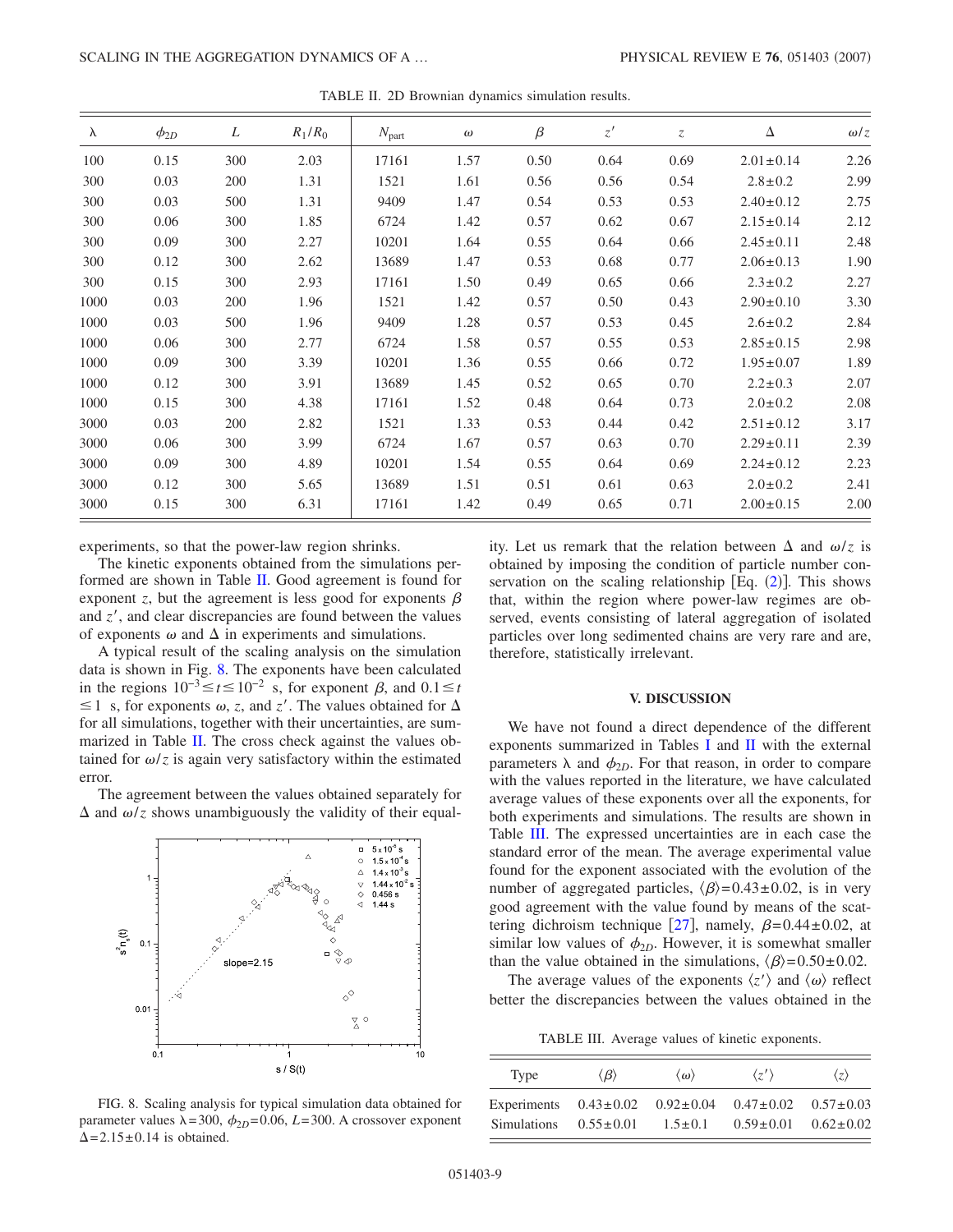<span id="page-9-0"></span>

FIG. 9. Experimental representation for the functional depen-dence of Eq. ([3](#page-1-3)) for the  $\lambda = 1718$ ,  $\phi_{2D} = 0.088$  case. A  $\xi = 0.38$  exponent is obtained.

experiments and in simulations. However, the agreement obtained for the  $\langle z \rangle$  exponent is rather good. Moreover, the values obtained for  $\langle z \rangle$ , both in experiments and by simulations, are perfectly compatible with most results yet published, which report values  $z \sim 0.60$  for these kinds of system [ $18,33$  $18,33$ ]. In Ref. [ $33$ ], it was proposed that values of the *z* exponent close to 0.6 appear because of the effects of hydrodynamic interactions between particles within the same cluster, leading to a modified power law [see Eq.  $(3)$  $(3)$  $(3)$ ]. That functional dependence is plotted in Fig. [9](#page-9-0) using the data from an experiment with  $\lambda = 1718$  and  $\phi_{2D} = 0.088$ . Power-law behavior is observed and, for the data in this figure, the exponent obtained is  $\xi = 0.38$ . The values obtained for this exponent are also shown in Table [I.](#page-7-0) The average value obtained for all the experiments gives  $\langle \xi \rangle = 0.40 \pm 0.02$ . This result is lower than the  $\xi \approx 0.51$  value obtained by Miguel *et al.* but higher than the  $\xi \approx 0.31$  obtained by Cernak *et al.* No systematic dependence of  $\xi$  on the values of  $\lambda$  or  $\phi_{2D}$  is observed.

Another discrepancy between experiments and simulations is found in the values of the exponents  $\omega$  and  $\Delta$ . It appears that exponents  $\omega$  and  $\Delta$  take much larger values in the simulations than in the experiments. While  $\langle \omega \rangle_{\text{expt}}$  $=0.92\pm0.04$ , the corresponding value for the simulations is  $\langle \omega \rangle_{sim}$ =1.5±0.1. For the crossover exponent, we notice that the range of values for experiments and simulations is different, so  $1 \leq \Delta_{\text{expt}} \leq 2 \leq \Delta_{\text{sim}} \leq 3$ . Both facts may be related to the different behavior of isolated particles in the simulations and in the experiments.

Moreover, the dispersion in the exponent values, both experimentally and numerically, is bigger for  $\omega$  and  $\Delta$ , and smaller for *z*. This probably reflects the relative role of the number of isolated particles in each of the exponents. Indeed, the exponent  $\omega$  depends entirely on the evolution of the number of isolated particles, while the exponent *z*, being a second moment of the cluster size distribution, gives much more weight than  $z'$  to the population of larger clusters. On the contrary, regarding the number of clusters,  $N(t)$ , the larger clusters count as much as a single free particle. The evolution of  $n_1(t)$  might be very sensitive to the initial spatial configuration of the particles, and neither the experiments

<span id="page-9-1"></span>

FIG. 10. Relative difference between kinetic exponents, (z  $-z'/\sqrt{z'}$ , versus the crossover exponent values  $\Delta$  for experiments (empty dots) and for numerical simulations (black dots).

nor the simulations have been averaged over realizations. That means that, if the difference between experiments and simulations is related to the free particles, the discrepancies between exponents should be clear for  $z'$ ,  $\omega$ , and  $\beta$  but not for *z*, as observed.

With the intention of exploring this possibility, we repre-sent in Fig. [10](#page-9-1) the relative difference  $(z-z')/z'$  versus the crossover exponent  $\Delta$ , for both experiments and simulations. In this work, all values obtained, either experimentally or in simulations, for the crossover exponent are larger than unity. Therefore, we should obtain  $z=z'$  (because  $\Delta > 1$ ) in all cases (except perhaps when  $\Delta \ge 2$ ). This does not occur. However, it can be noted that  $z \sim z'$  when  $\Delta \sim 2$ , since z  $>$ *z*' when  $\Delta$  < 2 and, reciprocally,  $z \lt z$ ' when  $\Delta$  > 2. A striking result is the different behavior for experiments and simulations: the experimental data are situated in the region  $\Delta$  $\langle 2 \rangle$  and  $z-z' > 0$ , while the data obtained in the numerical simulations are in the region  $\Delta > 2$  and  $z - z'$  slightly above or below zero. This observation allows a qualitative interpretation based on the different predominant aggregation regimes for each set of data. If  $z \geq z'$  that means that  $S(t)$ grows faster than *l*(*t*) [remember that  $l(t) \sim N(t)^{-1}$ ]. This means that the most important contribution to the growth of  $S(t)$  comes from the production of large clusters by aggregation of intermediate-size clusters. Hence, according to the interpretation of Eq. ([10](#page-3-1)),  $\Delta < 2$  should be expected, in agreement with the experimental results. On the other hand, simulations show  $z$  roughly equal to  $z'$ , so that in this case  $\Delta$ =2 should be expected. This does not happen because, for the simulations, the expression  $\Delta = \omega/z$  also holds true and, while  $z_{\text{sim}} \approx z_{\text{expt}}$ ,  $\omega_{\text{sim}}$  is considerably higher that  $\omega_{\text{expt}}$ , giving  $\Delta_{\text{sim}} \geq 2$ .

In this work, no direct dependence of the exponent values on the control parameters  $\lambda$  or  $\phi_{2D}$  has been observed. However, we have further checked whether the variability of  $\Delta$ values might have its origin in the variation of the control parameters. In fact, we have studied the influence of two characteristic length scales  $R_1$  and  $R_0$ , where  $R_1$  is the distance at which the dipole-dipole interaction energy is equal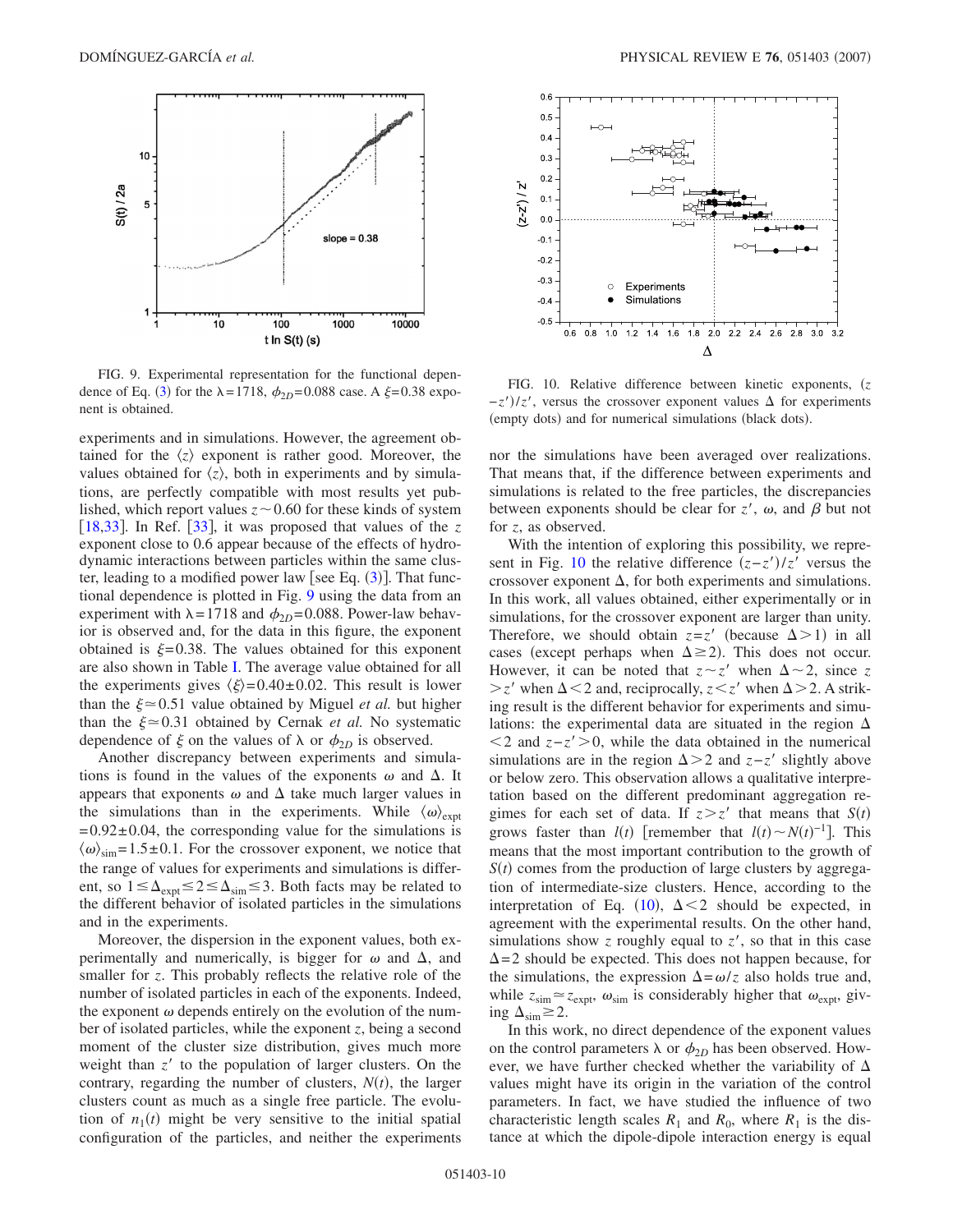<span id="page-10-0"></span>

FIG. 11. Dependence of  $(z-z')/z'$  (a) and  $\Delta$  (b) on the ratio  $R_1/R_0$  for experiments (open circles) and simulations (closed circles). The dotted line is a guide for the eye related to the apparent tendency to saturation in simulation data with high values of the ratio  $R_1 / R_0$ .

to the energy of thermal fluctuations, i.e.,  $R_1 = 2a\lambda^{1/3}$ , and  $R_0 = \sqrt{\pi a} \phi_{2D}^{-1/2}$  represents the initial average interparticle distance. The ratio of these two length scales allows us to distinguish between diffusion-limited and field-driven aggregation processes. If, at the time the field is switched on,  $R_1$  $\langle R_0, \rangle$  the aggregation process should be diffusion limited, while if  $R_1 > R_0$ , the aggregation process should be field driven. Values for this ratio in experiments and simulations are quoted in Tables [I](#page-7-0) and [II,](#page-8-0) respectively.

In all of our experiments and simulation results,  $R_1/R_0$  $>1$  is verified. Therefore, from the beginning, the aggregation process should be dominated by the magnetic interaction among particles. However, a dependency on this ratio is found for the values of  $(z-z')/z'$  and  $\Delta$  (represented in Fig. [10](#page-9-1)), as can be seen in Figs.  $11(a)$  $11(a)$  and  $11(b)$ . In these figures, we can see how experimental and simulation results have different tendencies when the value of the ratio  $R_1/R_0$  is increased. In Fig.  $11(a)$  $11(a)$ , for the experimental data, the relative difference between the kinetic exponents tends to increase when  $R_1/R_0$  grows; however, the data obtained by the simulations tend to a saturation value when  $R_1 / R_0$  > 4. A similar behavior can be observed in Fig.  $11(b)$  $11(b)$ : the experimental values of the crossover exponent separate from the simulation values when the ratio grows. The crossover expo-

<span id="page-10-1"></span>

FIG. 12. Experimental determination by means of microrheology of the experimental diffusion coefficient *D*. We show the Gaussian fit to the number of counts obtained for each  $\Delta x$ . A Gaussian width 0.286 is obtained and therefore  $D_x=0.23\pm0.01 \ \mu m^2/s$ with  $t=45$  ms.

nent values obtained in the simulations seem to converge to  $\Delta \sim 2$  when  $R_1 / R_0 > 4$ . The behavior shown in Figs. [12](#page-10-1)(a) and [12](#page-10-1)(b) for simulations at large values of  $R_1/R_0$  is probably due to the dominance of the magnetic field attraction in the aggregation processes, which become less and less influenced by diffusion as  $R_1/R_0$  increases.

A remarkable difference between experiments and simulations is related to a characteristic aggregation time  $t_a$  that we might define as the time needed for half of the initial particles to become aggregated. Whereas in the experiment we have aggregation times  $t_a \sim 10^2$  s, in the simulations we obtain  $t_a \sim 0.1$  s. This difference might be at the origin of the low values of the exponent *z* reported in Ref.  $|22|$  $|22|$  $|22|$ .

We can theoretically estimate the aggregation time for two magnetic particles under dipolar magnetic interaction using the equation of motion  $\gamma r + 3\pi^{-1} \mu \mu_0 m^2 r^{-4} = 0$ . The result, depending on  $\lambda$  and  $\phi_{2D}$ , is  $t_{ag} \approx 2a^2 (15 \lambda D)^{-1} \phi_{2D}^{-5/2}$  (for 3D aggregation, the exponent 5/2 must be replaced by 5/3). By means of this expression, we obtain aggregation times on the order of those obtained in the simulations for typical values of the external parameters. The cause of this discrepancy is not clear to us, although several possible mechanisms may be though of that have not been included in the theoretical model used in the simulations; for instance, effects of hydrodynamic interactions (particle-particle and/or particle-wall) on the diffusion coefficient of the clusters [[47–](#page-12-41)[49](#page-12-42)], or anomalous electrostatic interactions  $\lceil 50-52 \rceil$  $\lceil 50-52 \rceil$  $\lceil 50-52 \rceil$ .

In order to clarify the role of the hydrodynamic interaction of the sedimented particles with the lower cell wall, we have performed some measurements by means of a microrheology technique  $[53]$  $[53]$  $[53]$ . In this technique, images captured with a constant time interval  $\Delta t$  are analyzed to follow the motion of the particles in the fluid. Then we calculate the displacement of the particle's center of mass. These displacements should show a Gaussian statistics with a width  $\omega$  related to the particle's diffusion coefficient, so that  $D = \omega^2 / 8t$ . A typical experimental result, obtained with a time interval of  $\Delta t$ =45 s, is shown in Fig. [12,](#page-10-1) which, after a Gaussian fit, yields  $D_x = 0.23 \pm 0.01$   $\mu$ m<sup>2</sup>/s.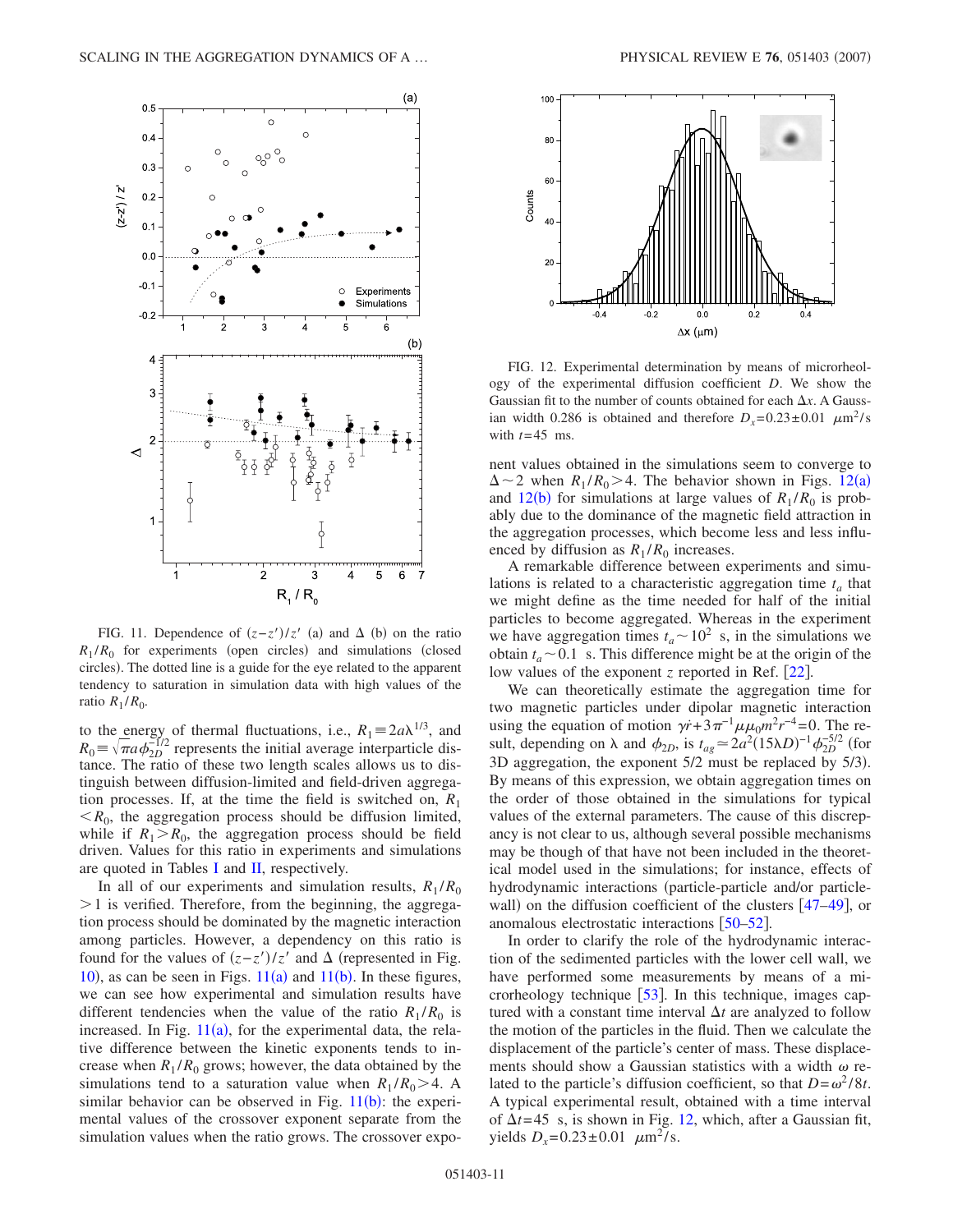The height of the particle from the bottom window introduces a correction to the theoretical diffusion exponent for a free particle  $[43,54]$  $[43,54]$  $[43,54]$  $[43,54]$ . For a particle staying at a height of 1  $\mu$ m above the bottom cell wall, the correction is  $D/D_0$  $\approx$  0.64. Hence, using for  $D_0$  the value estimated by means of the Einstein-Stokes relation  $(D_0=0.343 \ \mu \text{m}^2/\text{s})$  the corrected value for the diffusion coefficient is  $D=0.23 \mu m^2/s$ , in perfect agreement with the experimental value. Anyway, this 30% decrease in the effective diffusion coefficient for a sedimented particle with respect to a nonsedimented one does not explain the large difference between the characteristic aggregation times found in experiments and simulations.

A final comment can be made about the lack of lateral aggregation events at large values of  $\lambda$  and large times. Many experimental results show that, at high values of  $\lambda$  and long aggregation times, lateral aggregation appears, which creates thicker structures, sometimes described as columns [[55](#page-12-47)[–59](#page-12-48)]. These lateral aggregation events appear because of a lateral attractive interaction between chains that may be caused either by fluctuations  $[38,60]$  $[38,60]$  $[38,60]$  $[38,60]$  or by the magnetic interaction between long chains  $\lceil 61 \rceil$  $\lceil 61 \rceil$  $\lceil 61 \rceil$ . However, experimental  $\left[62\right]$  $\left[62\right]$  $\left[62\right]$  and theoretical  $\left[61\right]$  $\left[61\right]$  $\left[61\right]$  work shows that this attractive lateral interaction between chains is much weaker than the longitudinal interaction that produces head-to-tail chain aggregation.

We would like to remark that lateral aggregation events are not observed in the experiments reported in this paper. Several physical mechanisms can conceivably be cooperating to prevent lateral aggregation. First of all, the particles have carboxylic groups in their surfaces, which, in an aqueous suspension, should give a negative surface charge to the particles, thus creating a repulsive electrostatic interaction among particles that is not high enough to preclude longitudinal aggregation, but might make more difficult the appearance of lateral aggregation, because of its comparative weakness.

Another factor is related to the sedimentation of the chains. Indeed, the force causing sedimentation is directly proportional to the volume of the aggregate  $[43]$  $[43]$  $[43]$ . Obviously, the volume of a chain of *n* particles is *n* times the volume of a particle. Hence, a chain of particles will certainly sink deeper than a single particle, which increases the hydrodynamic interaction with the bottom plate of the experimental cell. Moreover, recent results on numerical computations of the diffusion of chains close to a rigid wall  $[49]$  $[49]$  $[49]$  show that the reduction of the diffusion coefficient of a long chain close to a rigid surface can be very high. Therefore, in the conditions of the experiments of this paper, there must be a large hydrodynamic resistance to the lateral motion of the chains.

This may impede lateral aggregation in two ways. If the lateral attractive interaction were created by chain profile fluctuations, the reduced mobility of the particles due to the small distance to the cell bottom plate would decrease the amplitude of these fluctuations and, consequently, the lateral attractive interaction would be strongly reduced. If the lateral interaction were between long chains, these long sedimented chains would have a strongly reduced mobility and, consequently, lateral aggregation events between long sedimented chains should be very rare.

## **VI. CONCLUSIONS**

The video-microscopy technique and image analysis have been used to obtain and process, respectively, experimental data on a sedimented magnetorheological suspension of  $1-\mu$ m-diameter particles in water. Additionally, twodimensional Brownian dynamics simulations have been developed to compare with the experimental results. We have shown that the Family-Vicsek scaling ansatz for the diffusion-limited cluster-cluster aggregation model is verified both in the experiments and in the numerical simulation results. We have obtained also different characteristic kinetic exponents by varying the external parameters  $\lambda$  and  $\phi_{2D}$  (see Table [I](#page-7-0) for experiments and Table [II](#page-8-0) for simulations). The average exponents  $\langle \beta \rangle_{\text{expt}} = 0.43 \pm 0.02$  and  $\langle z \rangle_{\text{expt}} \approx \langle z \rangle_{\text{sim}}$  $\approx 0.6$  are in agreement with previous results found in the literature (the average values can be seen in Table [III](#page-8-2)). However, discrepancies are observed in the rest of the exponents, especially for the crossover exponent values, verifying the relationship  $1 \leq \Delta_{\text{expt}} \leq 2 \leq \Delta_{\text{sim}} \leq 3$ . We noted how this result is correlated with the differences between kinetic exponent values, showing the predominance of different kinds of processes of aggregation for experiments and simulations. Furthermore, we found a dependence of the different values of  $\Delta$  on the ratio  $R_1/R_0$ , exposing a dependency on the external parameters related to the magnetic field and the concentration of particles that deserves further investigation.

We have also shown a strong discrepancy between the characteristic particle-particle aggregation times in experiments and simulations. The origin of this discrepancy is not yet known. There is work in progress to study the electrostatic and hydrodynamic interactions of the experimental system, in order to understand the physical mechanism causing this discrepancy.

### **ACKNOWLEDGMENTS**

We wish to acknowledge O. G. Calderón and P. L. Lucas for their work in previous versions of the BD code, J. M. González, J. M. Palomares, and F. Pigazo (ICMM) for the VSM magnetometry measurements, and P. Español for fruitful discussions, and J. C. Gómez Sáez for her correction of the English version of the manuscript. P.D.-G. has been supported by MEC. This research has been partially supported by MEC under Project No. FIS2006-12281-C02-02, and by CAM under Project No. S/0505/MAT/0227.